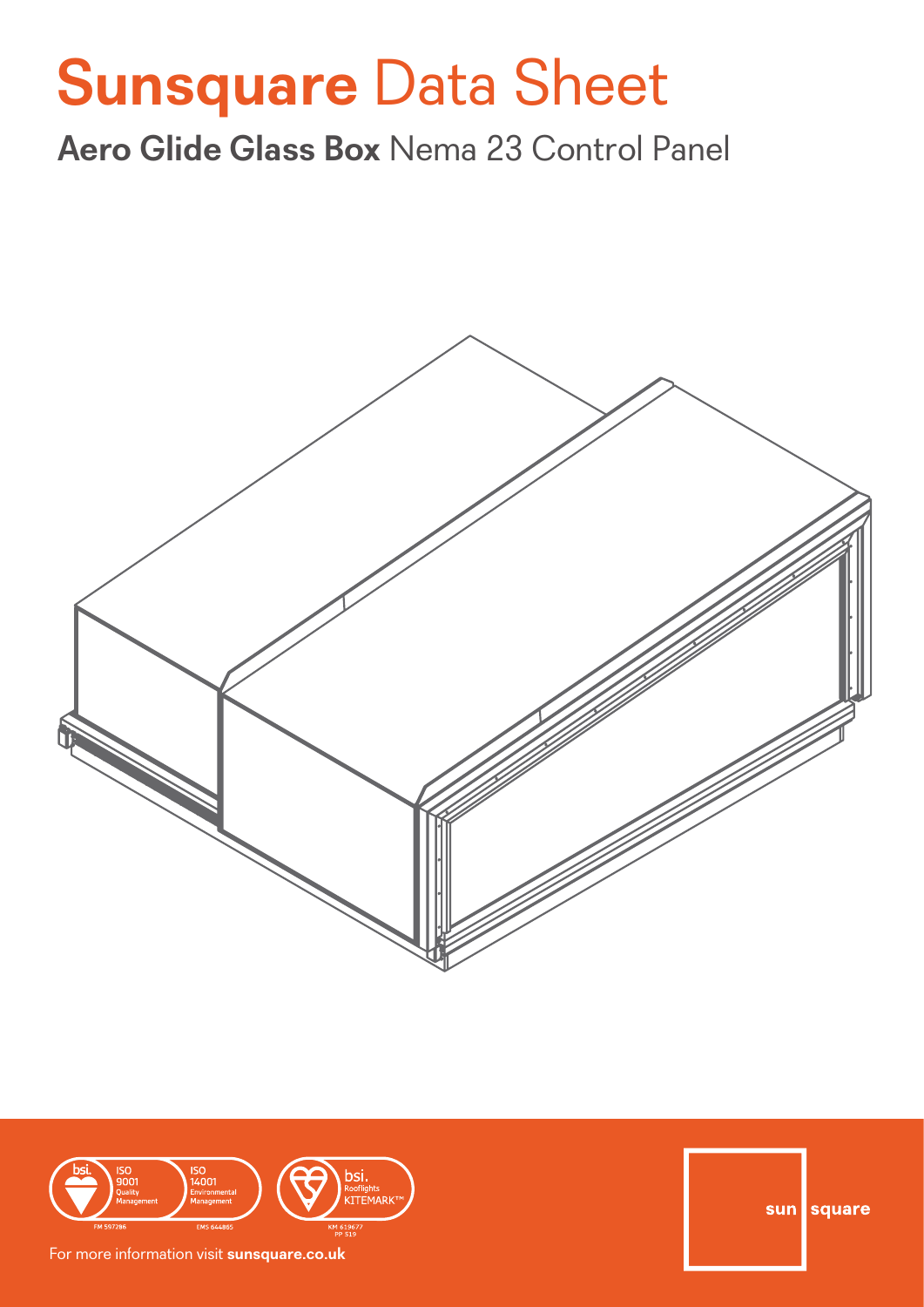# **Contents**



For more information visit sunsquare.co.uk

sun square

 $\overline{\phantom{a}}$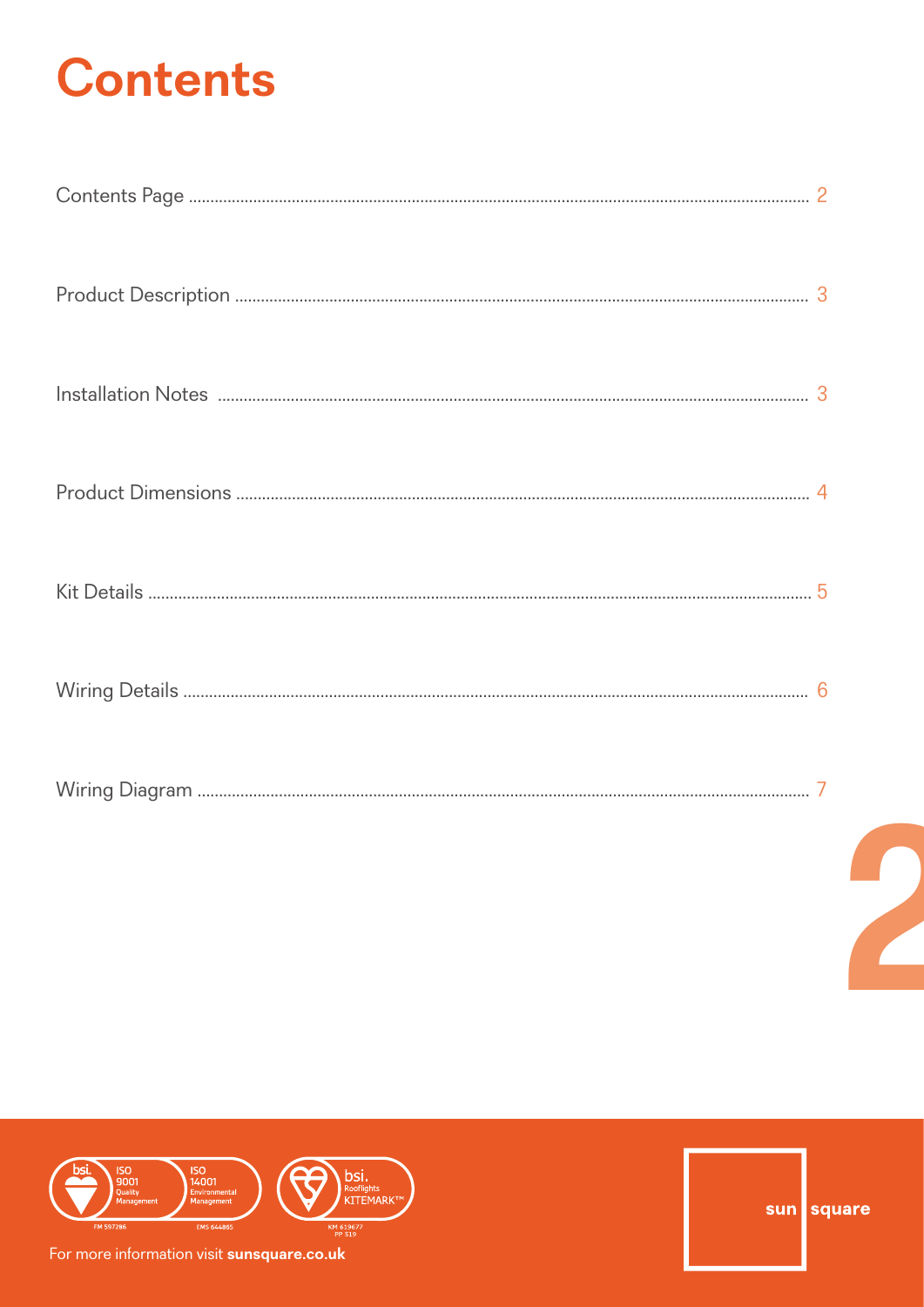The control panel for Aero Glide Glass Box operation with 24V DC Nema 23

This unit can be combined with a variate of manual or automatic inputs:

- Switch (standard or Smartsquare)
- Weather pack (optional)
- Rain sensor (optional)
- Remote control (optional)
- Touch-screen programmable controller and weather station (optional)
- Primary mains input: 220-240V AC 5A 50Hz
- The nominal output voltage for all accessories: ±24V 1.3
- IP rating: IP65
- Operating temperature: -20°C and 55°C

## **Installation Notes**

- For indoor installation only.
- Surface should only be cleaned with a slightly damp cloth using a small amount of household cleaner.
- Not to be installed in areas prone to dust build up.
- Do not cover.
- Do not expose to direct sunlight.
- May either be mounted horizontally or vertically on a wall.
- **3** • Before commencing any maintenance of skylight or work on accessories, disconnect the control panel from main supply.
- All packaging is recyclable.



For more information visit **sunsquare.co.uk**

sun square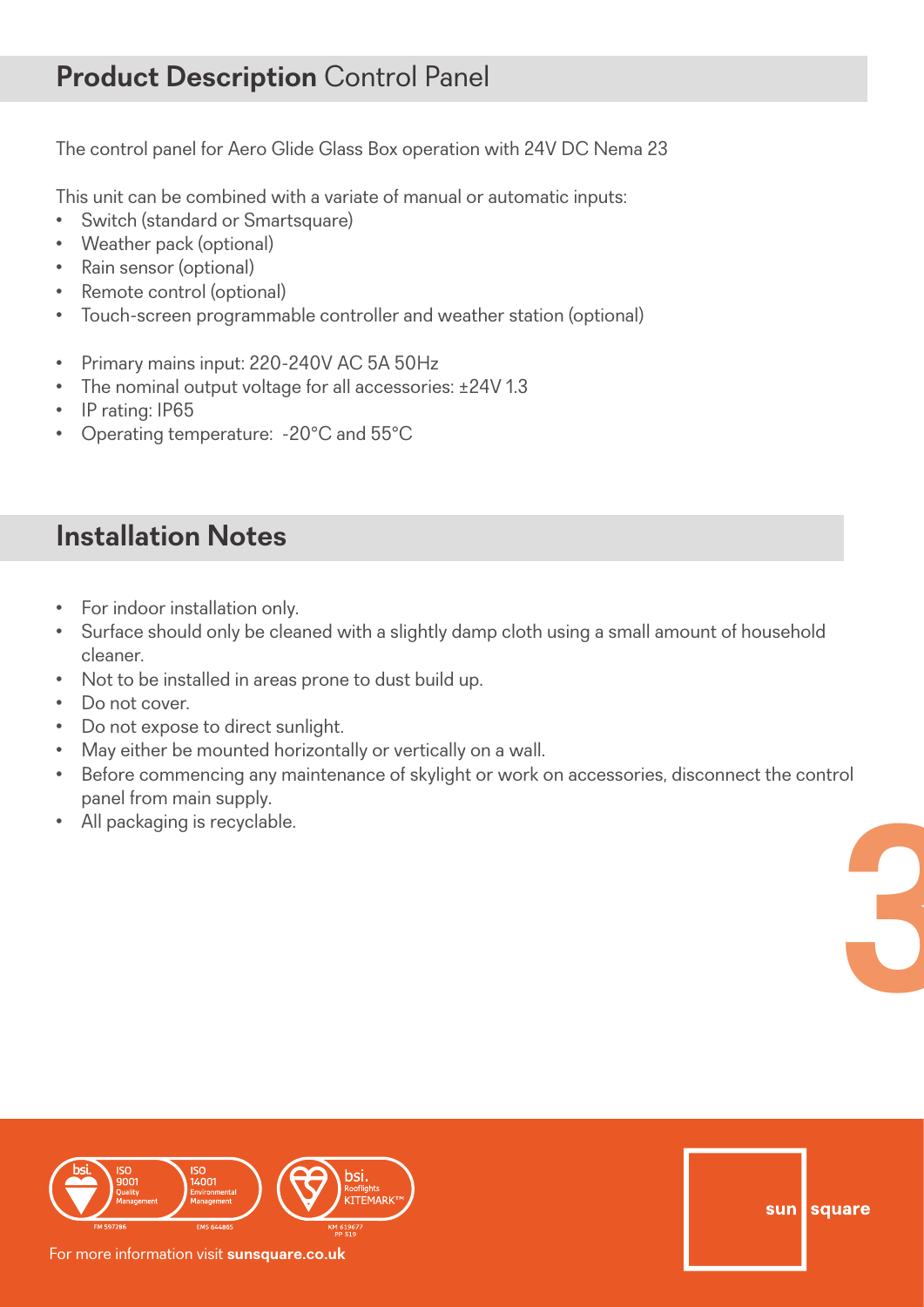## **Product Dimensions**

#### **Control Box Dimensions**

300x400x165mm (WxHxD)







sun square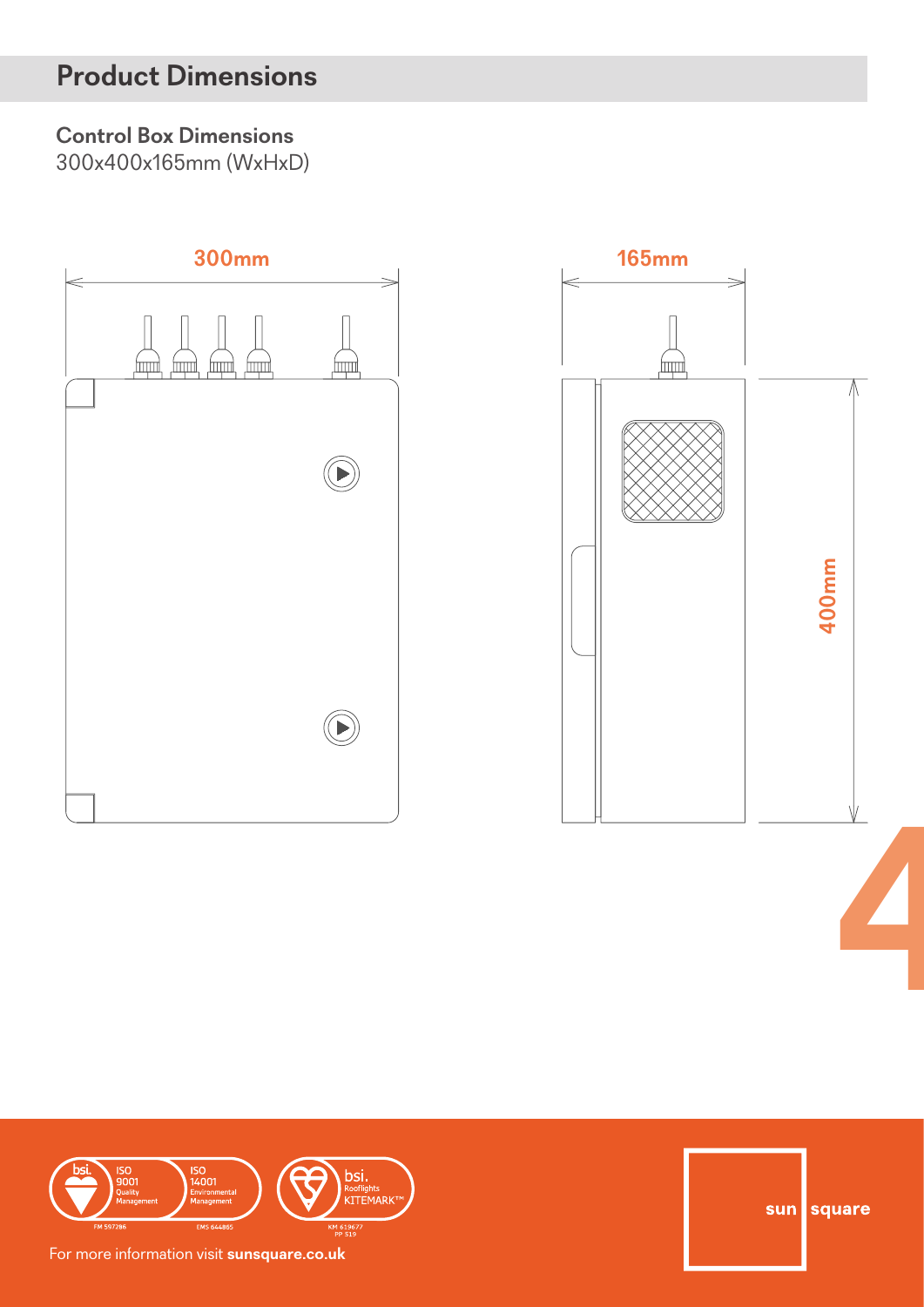## **Kit Details**

#### **Sensor**

24V | 7m - 15m Cable Rain Sensor



**Switch**  24V 7m - 15m Cable Standard Switch



#### **Control Panel**

230V | 1.2m Cable Nema 23 Control Panel







24V 7m - 15m Cable Rain and Wind Sensor



**Remote Control**  433.92MHZ

24V 50m Range



**Skylight**  24V | 5m - 25m Cable Aero Glide Glass Box



#### **Weather Station**

24V 7m - 15m Cable Touch screen Programmable Controller



sun square

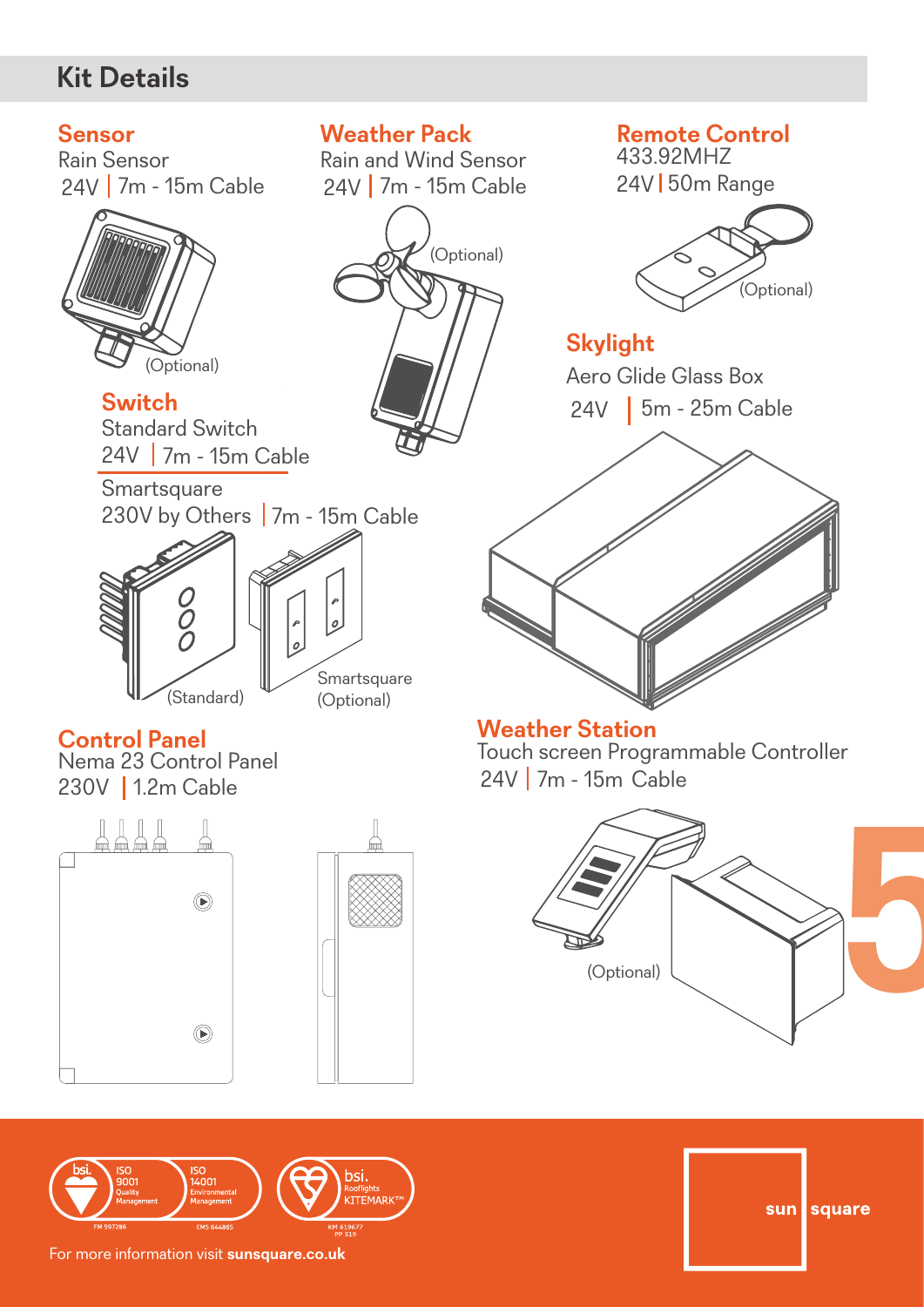## **Wiring Details**

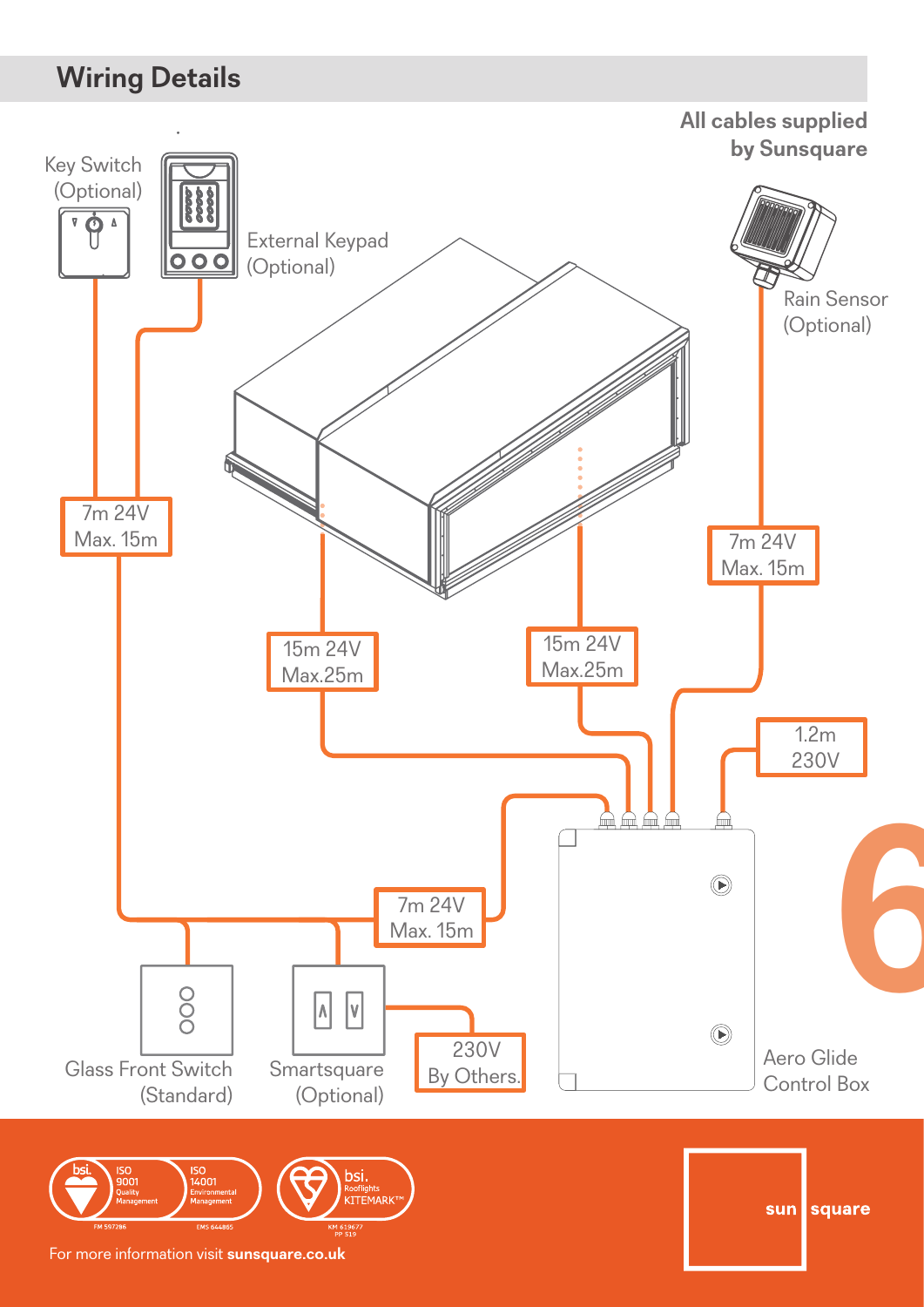# **Wiring Diagram** Nema 23 Control Panel



ISO<br>14001 **bsi.**<br>Rooflights<br>KITEMARK<sup>1</sup> 50<br>001<br><sub>uality</sub>

Sunsquare Ltd sun square

**7**

sales@sunsquare.co.uk; www.sunsquare.co.uk

Rev: Description: Date: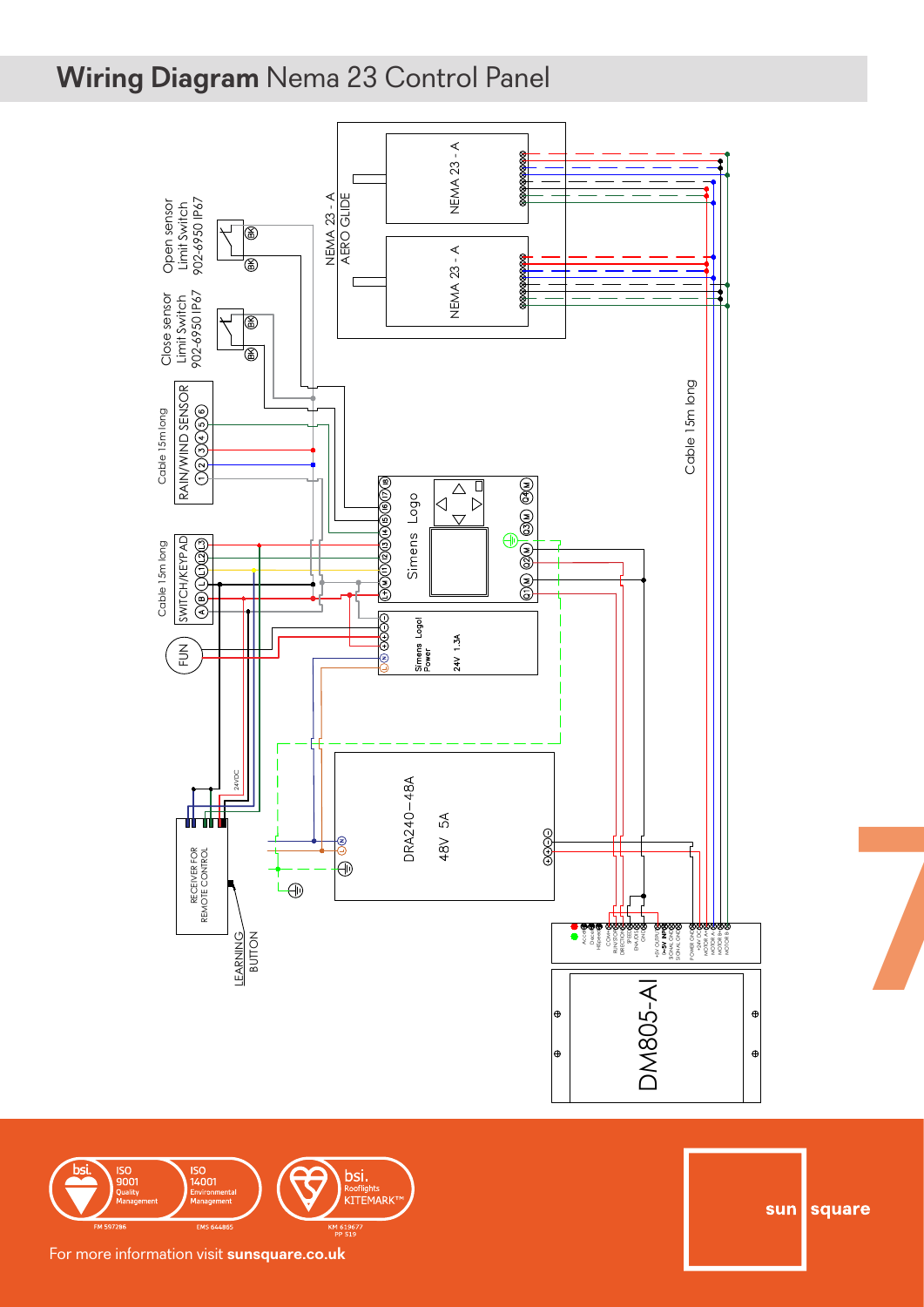# **Wiring Diagram** Switch





sun square